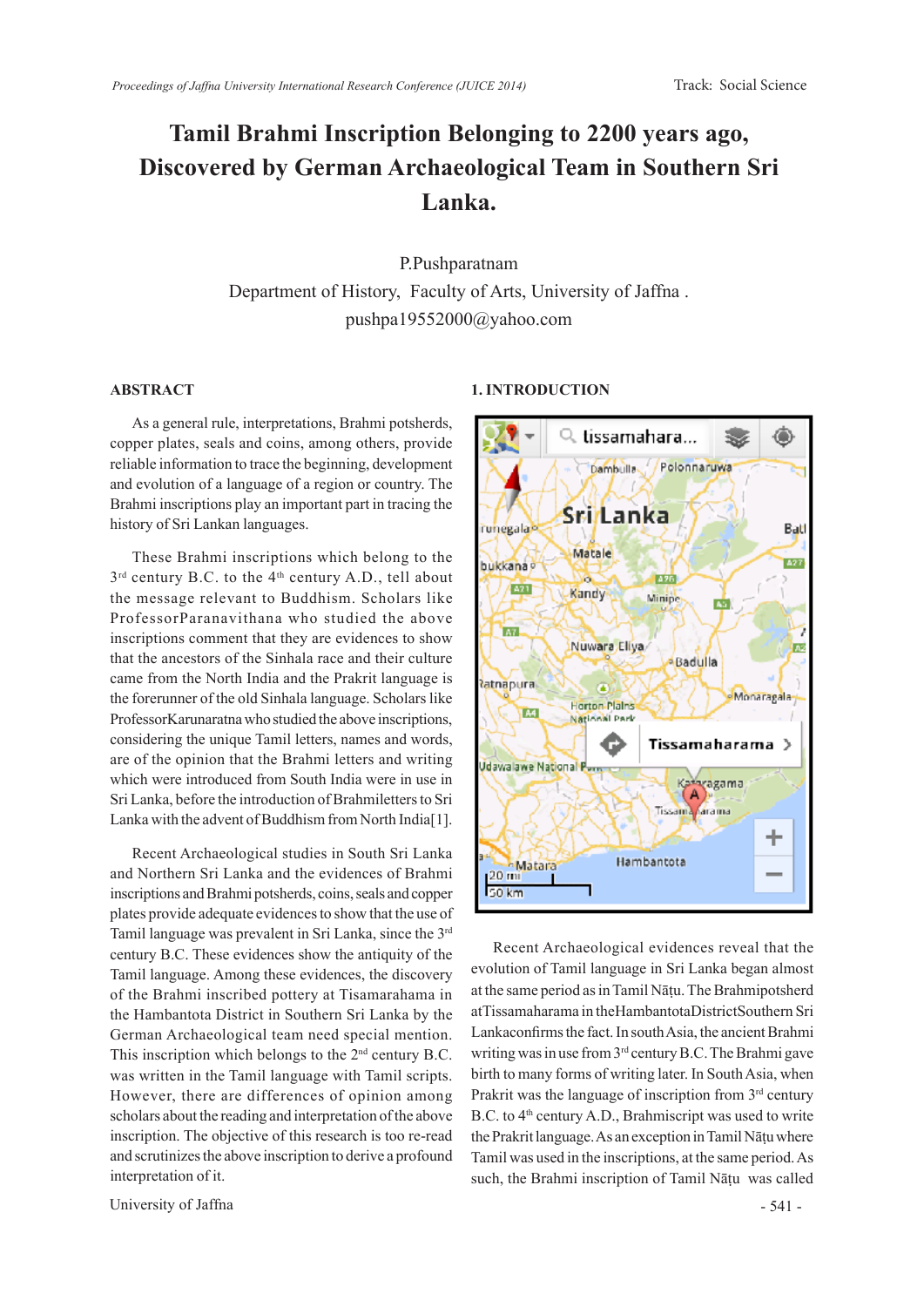Track: Social Science

as Tamil Brahmi inscriptions. Though the contemporary Brahmi inscriptions of Sri Lanka were written in Prakrit language, it contained the influence of Tamil language, with the unique characteristics of Tamil letters. Citing the above evidences, Professor Satmangala Karunaratna, Dr. Aria Abeyasinghe and Dr. P.E. Fernando opine that, before the use of Brahmiscript from the Northern India, the writing style of Southern India had been in use in Sri Lanka [1],[2],[3]. These evidences show that the Tamil language was in use in Sri Lanka before the 3<sup>rd</sup> century B.C. Evidences discovered during the excavations in Southern India, especially in Tamil Nāṭu andin Sri Lanka reveals that Brahmi potsherds were in use among the Early Iron Age people who lived before the  $3<sup>rd</sup>$  century B.C. In south Asia, though the Brahmi inscriptions were popular, Brahmipotsherds were a special feature in Tamil Nāṭu andin Sri Lanka. The Brahmipotsherds discovered at Āticcanallūr, in Tamil Nāțu and at Anuradhapura, in Sri Lanka show that they belonged to a period before 5<sup>th</sup> century B.C., when they were subjected to modern dating[4],[5].

So, it is assumed that the Brahmi inscriptions might have been written before 200 years from the above date. Citing the above dating and the unique features of the



Brahmiscript of Tamil Nāṭu, one sect of scholars o p i n e t h a t Brahmi writing originated in Tamil Nāṭu and spread to the other regions of South Asia. On the contrary, P r o f e s s o r K . V. R a m a n opines that Brahmi script spread to Tamil Nāṭu from Sri Lanka.[6]. So, it is considered that the Brahmi p o t s h e r d discovered at Tissamaharama will play an

important part in the research on the origin of the Tamil language and Tamil script.

University of Jaffna - 542 -

The above pottery was discovered at Tissamaharama, in Hambantota District, in Southern Sri Lanka during a recent joint Archaeological excavations conducted by the Archaeology Department and German Archaeology scholars. Along with the above pottery, many kinds of other old potteries akin to Early Iron Age culture of Tamil Nāṭu and beads, iron tools and various other potteries with various markings were discovered. However, we have not received the full analysis of the findings. Anyhow, the "Madras Hindu" newspaper in India published a detailed report of one Brahmi potsherd by an Indian scholar Mr. Iravatham Mahadevan. Subsequently, some Indian and Sri Lankan scholars studied the significance of this Brahmi potsherd. The researches and reports of Mr.Iravatham Mahadevan and Dr. P. Ragupathy are the foundation of our research.[7],[8],[9],[10].



This inscription is found along the rim of the lid of a Black and Red pottery, in five letters. Graffiti marks are seen between two letters. This inscription is in Tamil, and the letter "ṛ" (w) is used which has a unique characteristic of the Tamil language. Most of the scholars agree with Mr. Iravatham Mahadevan that the writings on the Inscription belong to 200 years B.C. However, there are differences of opinion in reading, comprehension and interpretation of the writing on the inscription, among the scholars. Mr. Iravatham Mahadevan interprets the first three letters from left to right as "Tiṛaḷi" (jpusp) and the next two letters from right to left as "Muṛi" (Kwp) and explains that the word "Muṛi" (Kwp)refers to a business deal among Tamil traders in Southern Sri Lanka. Though, Dr.P.Ragupathy agrees with IravathamMahadevan in reading the word as "Muṛi" (Kwp), but he does not agree with his interpretation of the word for the following reasons. He says that it is not proper to assume that traders had written their business deal on a pottery. Further, he says that the word "Muri" (Kwp) had been used in the ancient Tamil literatures as "share" (gq;F), "Measure"  $(msT)$ , and "Part" (gFjp). But, the word "Muri" (Kwp), had been used as "agreement" and "arrangement" (Deal – Contract), for the first time since  $7<sup>th</sup>$  century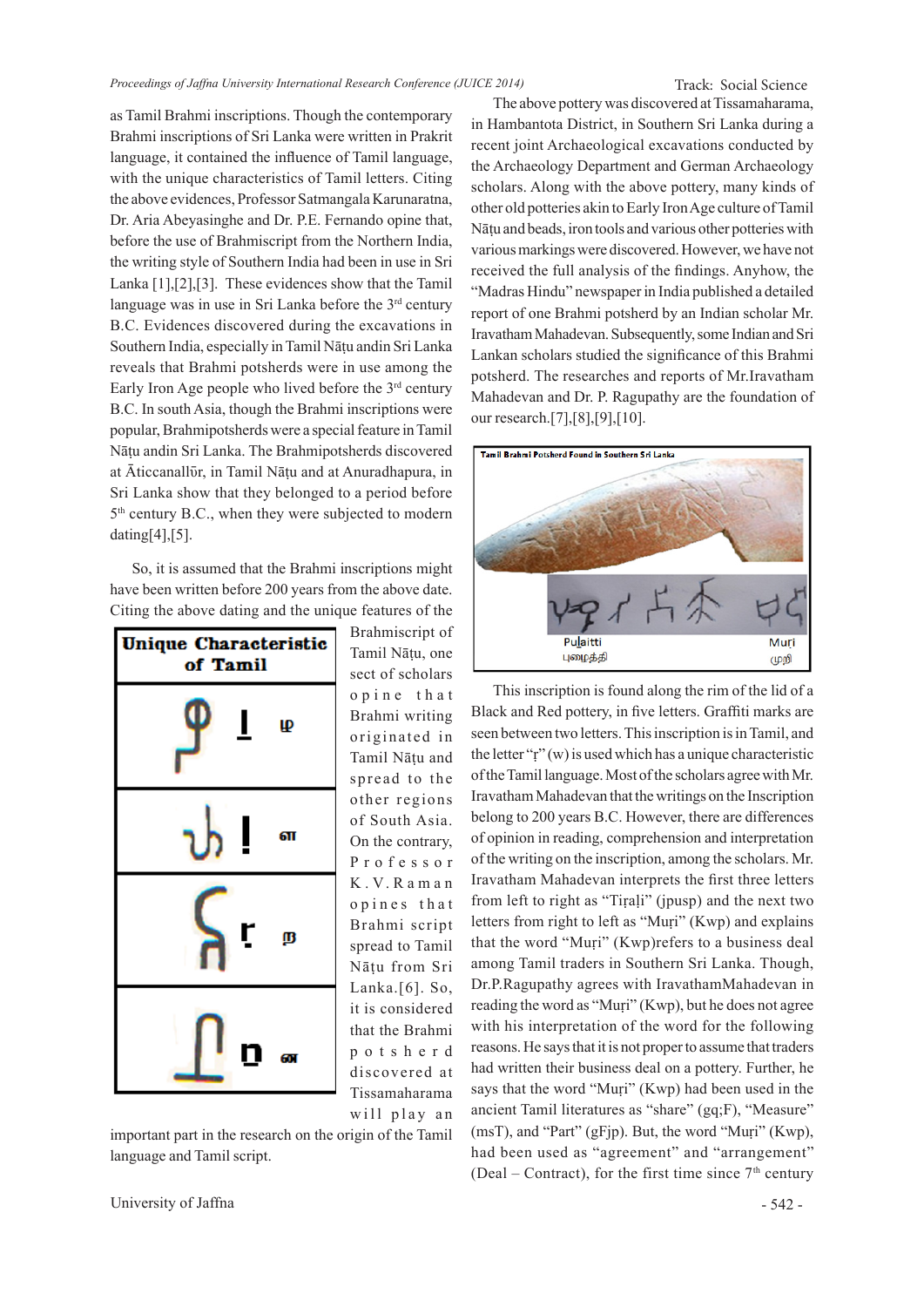A.D. As the writing (Muṛi) and the inscription belong to the "Cańkam" period, it is appropriate to interpret the writing "Muṛi" (Kwp), according to the usage of the "Cańkam" period as "measure – share – Part" to indicate the quantity. Further, he opines that, as the inscription is on the lid of the pottery, it is probable that the pottery might have been used to measure things such as grains, food items, etc. He says that the words "Muṛi" (Kwp)and "Thirali" (jpusp) convey the same meaning. In the ancient Tamil literatures, the word "Thirali" has been used in the sense of "Tiraḷ"(jpus;), "onṛucerutal" (xd;WNrUjy;), "onṛuKuvital", (xd;WFtpjy;), generally meaning, a heap or a collection or a lump quantity. Further, he mentions the present day usage in Jaffna, such as "Mēṉmuṛi – kPd;Kwp " (a lump collection of pieces of fish"), "Taḷicai – jspir" (A traditional sweetened cooked rice given in Hindu Temples).Further, he cites that it is common usage in Jaffna to call a big portionof fishes in Tamil as "Mēṉmuṛi" and to call a big portion of food given to devotees as "Taḻicai" and to call its container a "Taḻicai caṭṭi". So, if we take it granted that Mr. Iravatham Mahadevan's reading of the script is correct, Prof. Ragupathy's explanation seems to be appropriate. However, there are some reasons to subject the scripts for re-reading.

Generally, in Brahmi inscriptions and Brahmi potsherds, a tradition to inscribe Graffiti Marks at the end or in the middle has been observed. There is no wonder that the same trend is seen on the Tisamaragama Brahmi potsherd.Generally, Brahmi inscriptions on caves are written from the left to the right. But, as exceptions, one or two inscriptions in Tamil Nāṭu and Sri Lanka were written from the right to the left. Maybe, when the upper edges were high and unreachable, they inscribed from the upper part to the lower part of the cave which resulted in the right to the left trend of inscription.

These difficulties would not arise when writing inscription on pottery. Above all, there are no reasonsto write some inscription from left to right and to write other inscription from right to left. There are no evidences to prove these dual trends of writing inscriptions on pottery. As such, it is probable that this inscription was written from left to right, as usual. So, the three letters which are read as "Tiṛaḷi" (jpusp) from right toleftcan be read as "Pulaiti" (Giojp) from left to right. In the first letter which gives the sound "Pu" (G), there is small bend to the right on the straight line which appears on the right side. This slightly differs from the letter "Pu"which appears on Brahmicave inscriptions. Such trend is prevalent on the Sri Lankan and Tamil Nāṭu pottery which bear Brahmi scripts. As such, before one confirms the nature of a script, one has to interpret the meaning of the whole word. The second letter "<u>l</u>a" (o) has a unique characteristic of Tamil language. In it, on the right part of the script there are two lines on the right side of circular portion to indicate "long sound"(neby;). The above two lines appear to touch the first script "Pu" (G). It may be the cause to consider the letter as "ra" (u). The third script is clearly "Ti" (jp). So, it may be appropriate to read the three letters as "Puḻaiti" (Giojp). Generally, in literatures the words come in "Eraṭṭittu". But, on inscription, the words come in oṛṛukkal. For example, the name "Cāttaṉ" (rhj;jd;) in literature is written as"Cātaṉ" (rhjd;) on Brahmi inscriptions. Likewise, "Mallaṉ" (ky;yd;) in literatures is written as "Malan" (kyd;) on Brahmi inscriptions. So, it may be appropriate to consider the "Puḻaiti" (Giojp) on Tissamaragama inscription as "Pulaitti" (Gioj;jp).

The names of individuals appear on the Brahmipotsherds ofTamil Nāṭu and Sri Lanka. These names probably refer to the maker or possessor of the pottery. For example, the pottery of Tamil Nāṭu bearthe names of individuals, such as "Kannan"  $(fz;zd)$ , "Ātan",(Mjd;) "Utiran" (cjpud;);" and "Kuvēran" (FNtud;) etc. The pottery of Sri Lanka bear the names such as, "Apicitaṉ"(mgprpjd;), "Vēḷ"(Nts;) and "Nāka" etc. So, it is appropriate to consider the name on the Tissamaragame pottery as "-Pulaiti" (Giojp) or "Pulaitti" (Gioj;jp) who may be either the maker or the possessor of the pottery.



Following this name, on the left of the Graffiti marks, the two letters are read as "Muṛi" (Kwp). Though this word means "share" (gq;F), "Measure" (msT), and "Part" (gFjp), the Jaffna Lexicon bear the meaning of high quality pottery, among others. So, it may be probable to consider the word "Muṛi" (Kwp) as the vessel or container belonging to "Pulaiti" (Giojp) or "Pulaitti" (Gioj;jp).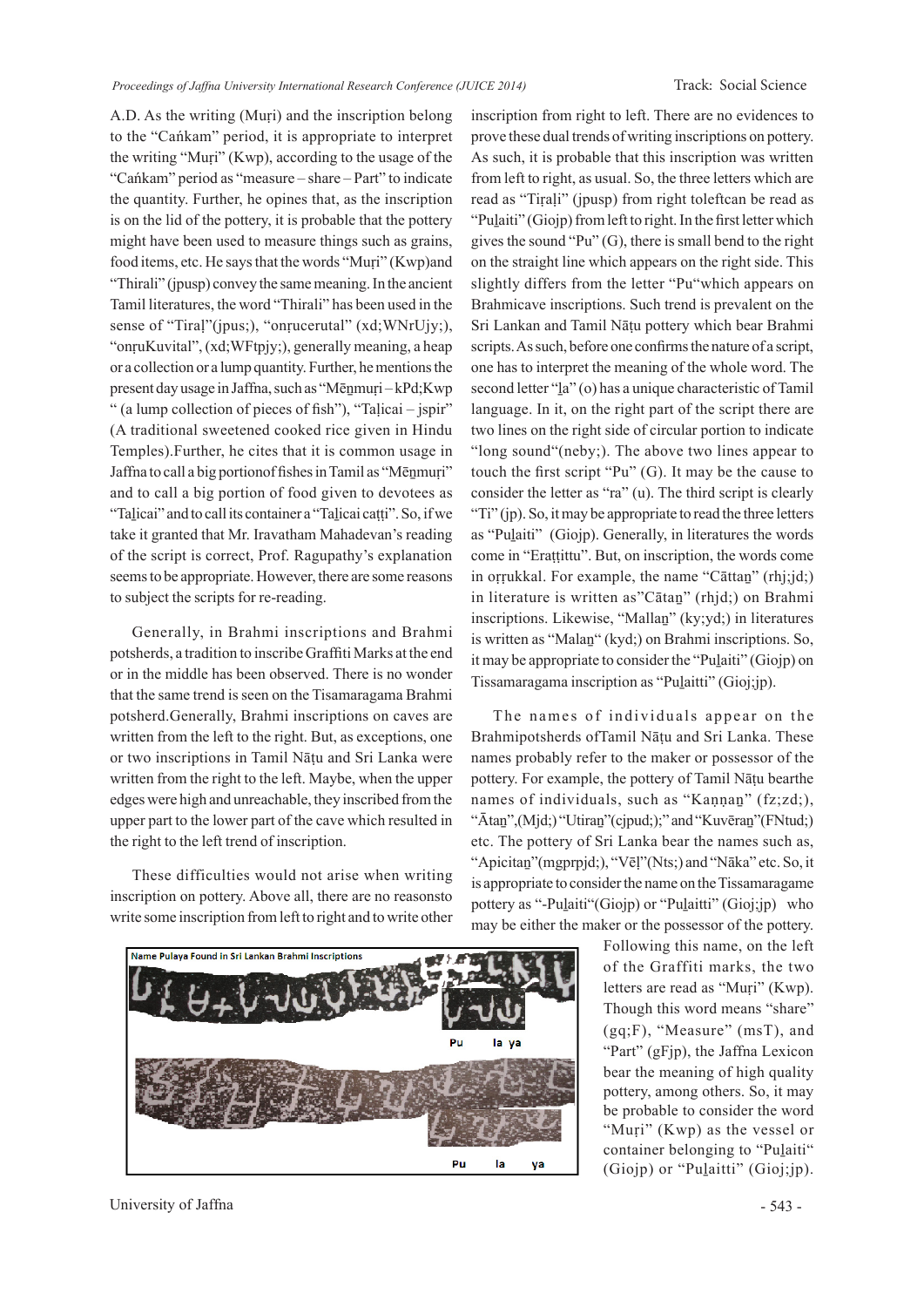

Four Brahmi inscriptions belonging to the  $2<sup>nd</sup>$  century B.C. found in Sri Lanka bear the word "Pulaya"(Giya) as a personal name [11]. So, the personal namePulaiti" (Giojp) or "Puḻaitti which appear on the pottery may be the feminine gender of the personal name of Pulaya(Giya).



As the scholars have differences of opinions about the reading and interpretation of this inscription,it showsthat the inscription needs more research and scrutinization to derive the correct and clear interpretation. However, it is clearly evident that the inscription bears unique Tamil scripts.

Further, it shows that Tamil speaking community lived in Southern Sri Lanka about 2200 years ago. Next to Anuradhapura, Brahmi inscriptions were dis covered in abundance in the Hambathoda district. Indi vidual names, title names, social orders and relation ships in Tamil provide adequate evidences that Tamil community lived in Southern Sri Lanka long ago.In 1999, Professor Osman Bopearachchi and Rajawickramasinghe did extensive Archaeological research at Akkurugoda in the Hambantota district. During the Archaeological survey, they discovered hundreds of Brahmiins cribed coins belonging to the 2nd century B.C and studied them [12]. They pointed out that some of the coins are in Tamil language. The author of this article, has identified some coins in Tamil language which bear the names such as "Utiran" (cjpud;), "Kapatikajapaṉ",(fgjpf[gd;) "Tasapijaṉ" (j]gp[d;)", "Mahācattaṉ" (k`hrhj;jd;) and "Cuṭanāga" (Rleh`). One such coin deserves special mention. The coin bears the name "Ticapuracaṭanakaracan"(jp\Gurlzhfuhrd;;).

The name ends in "aṉ" which refers to the male member of the Tamil community. Further, the name consists of the part "Aracaṉ" (murd;)which is the Tamil form of the word "Raja" in Prakrit language[13].It shows that a Tamilchieftain, who ruled the Tisspura region, issued such coins. Pāil literary work Mahavamsa says that Prince Dutu Gamini (Jl;lfhkpdp) defeated 32 Tamil chieftains in the Southern Sri Lanka, before he defeated the Tamil King Ellāļan (vy; yhsd; ) who ruled at Anuradhapura<sup>[14]</sup>.

The account in the Mahavamsa is probably true according to the evidence of the Brahmipotsherd andBrahmi inscribed coins discovered at Tissamaragama. Usually a language may take several years from its beginning as a spoken language to the beginning as



a writtenlanguage. Some languages have no written forms at all. There are adequate evidences that the Tamil language in its written form was in existence in Sri Lanka since  $3<sup>rd</sup>$  century B.C. The above evidences show that the Tamil language was in use in Sri Lanka before several centuries.